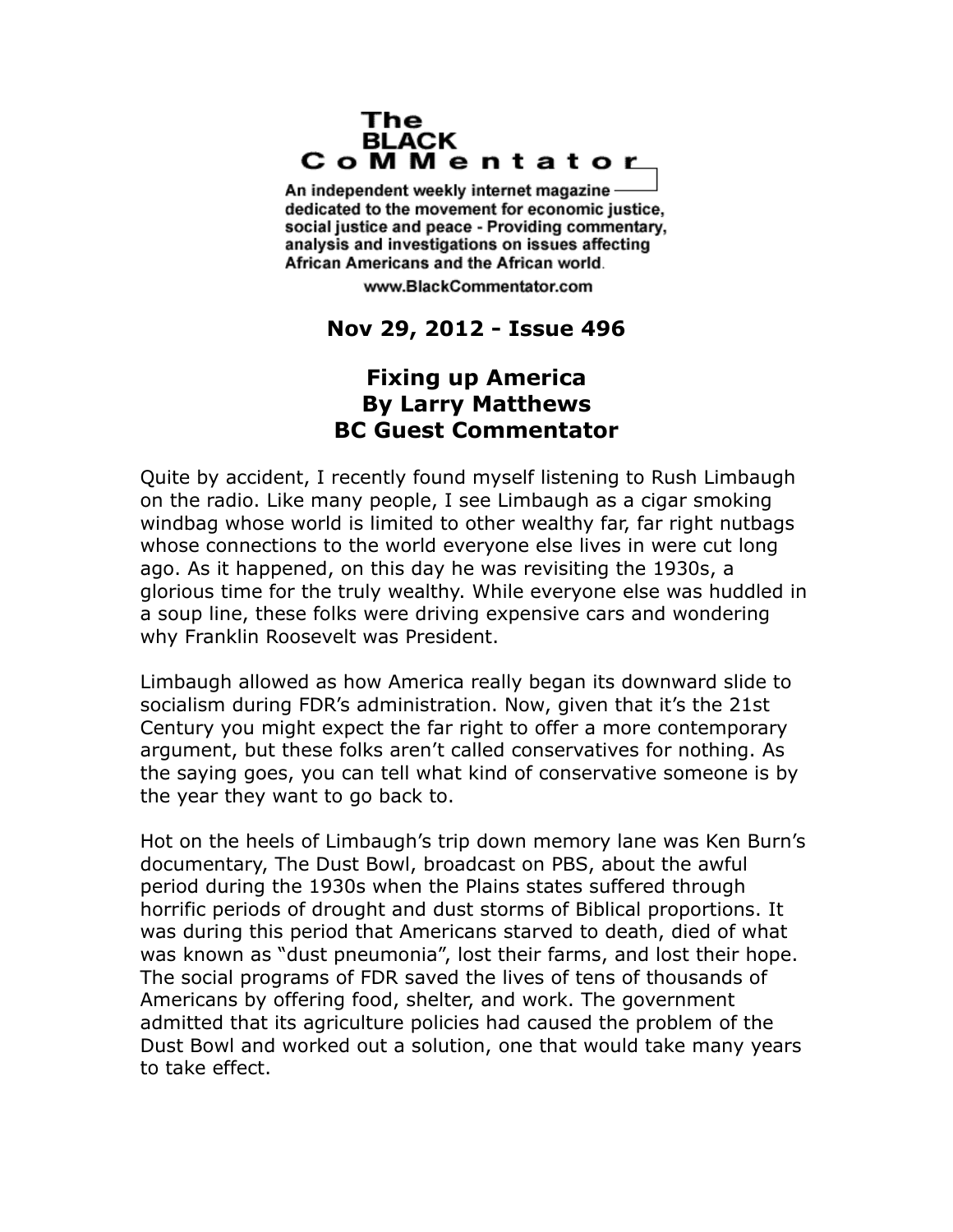Fast forward to today. Government is vilified as some kind of evil force that must be cast aside to make way for "liberty" and "opportunity." We know whose liberty and opportunity we're talking about and it's not the Americans on the margins.

Now is precisely the time to revisit FDR and examine what worked in the 1930s and what didn't. What worked was the government as keeper of the nation's pride. Let's not forget that the New Deal wasn't simply a handout. Roads were built. Dams were constructed. Art was produced. The men who worked for the WPA put in a hard day's work for their twenty-five dollars a month. They were given back their lives and the nation's infrastructure was expanded. How is that evil?

This country is literally falling apart. It's not just the social fabric or the economy. Our national electric grid was given only a D+ by the American Society of Civil Engineers. Millions of Americans go days without power following storms; that will only increase in strength and number as the planet warms. We're entering Third World status as the wealthiest Americans install their own generators, just like the grandees of Pakistan and India.

Internationally, our infrastructure is ranked 23rd in the world, behind not only the advanced European countries but such nations as Oman and Barbados. We are just ahead of Chile and Namibia. We are 16th on the Subjective Well-being list of ninety-seven nations, behind such nations as El Salvador but ahead of Guatemala. The happiest people, as it turns out, live in Denmark, followed by Puerto Rico.

We already know our school system is failing. Our aging water treatment and sewage systems are ripe for disaster, as we've been warned for years. Our national parks are growing shabby. Foreign visitors shake their heads at the condition of our major airports. The only viable passenger train service is in the Northeast, where the tracks are in such rough shape the trains are forced to travel below advertised speeds.

The solution is so obvious as to be laughable, if it weren't for the likes of Limbaugh and those who pay any attention to what they have to say. The hard truth is the programs of FDR not only saved America but made the country better. It is a blueprint for today.

The country is falling apart. Americans need work. Fixing up America means jobs. Jobs mean pride and prosperity. The truth is Ronald